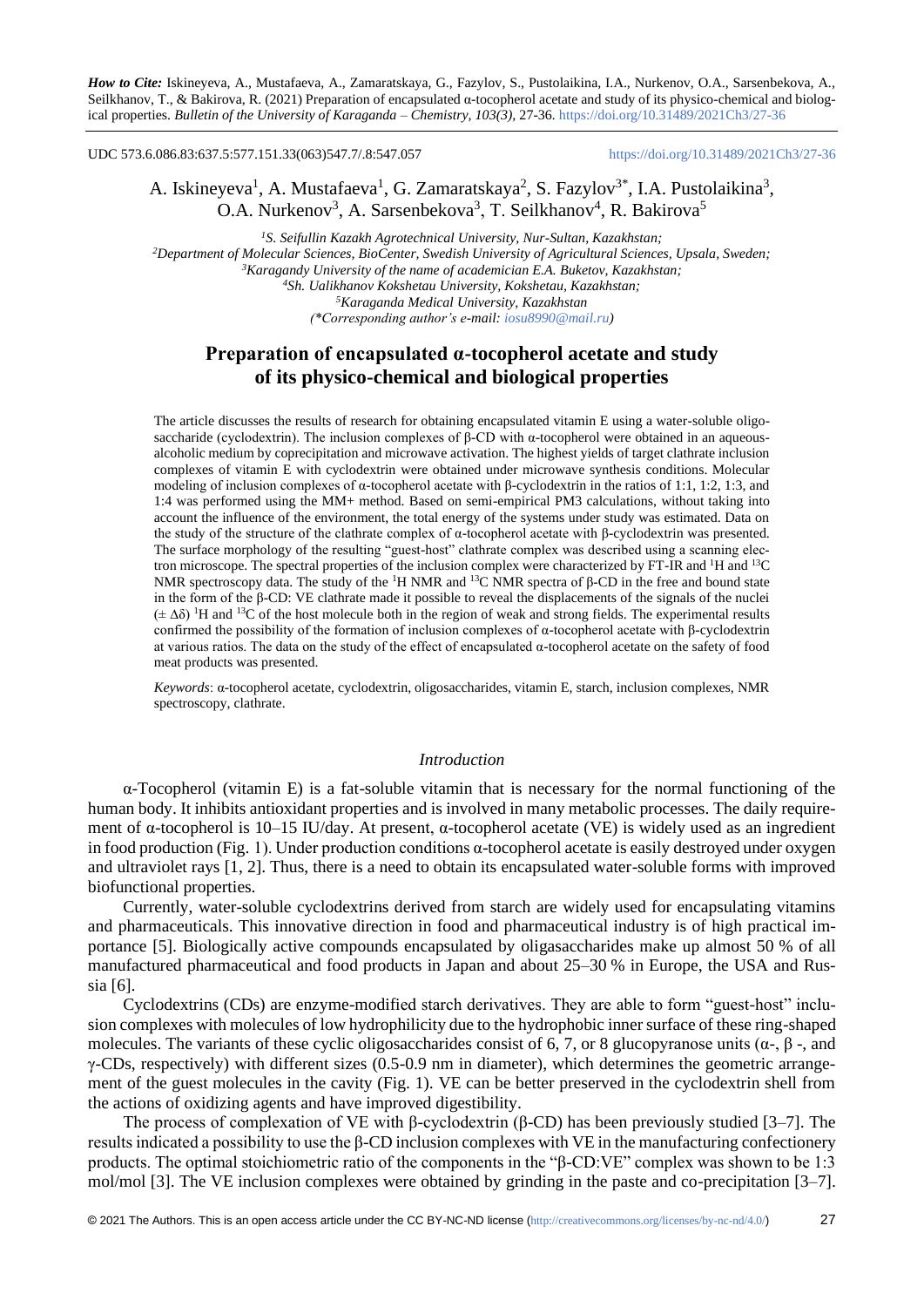However, the use of these methods cannot provide the complete formation of a nanostructured complex (clathrates) of the native form of β-CD with VE.



Figure 1. Structural formulas of α-tocopherol acetate (1) and β-CD (2)

Other research groups used methods of ultrasonic (UV) and microwave irradiation (MW) of a solution of a mixture of VE and β-CD in a ratio of 1:1 to obtain clathrate complexes V, but there are no descriptions of methods for carrying out UV and MW syntheses of inclusion complexes [8–10].

The aim of our work was to develop technological methods for obtaining encapsulated complexes of VE inclusion and to study their physical and chemical properties, as well as its safety in food products. The physicochemical properties and structural features of the obtained "β-CD:VE" complexes were studied using modern physicochemical methods, namely SEM, DSC, IR,  $NMR<sup>1</sup>H$  and <sup>13</sup>C spectroscopy.

### *Experimental*

The following reagents were used in the experiments:

– vitamin E (α-tocopherol acetate, VE)  $C_{31}H_{52}O_3$ , transparent viscous oil of light-yellow color (1 IU of vitamin E = 1 mg). Molar mass of α-tocopherol acetate is 472.76 g/mol,  $d^{20}$ <sub>4</sub> = 0.9545–0.9665; n<sup>20</sup><sub>4</sub> = 1.4958– 1.4972; maximum absorption  $E = 42.5$  at 285.5 nm;

– β-cyclodextrin (99.5 %), (company "Fluka"), white crystalline substance, m.p. 280–299 °C, soluble in water when heated, well soluble in dimethylsulfoxide and pyridine.

The preparation of β-CD inclusion complexes with VE was carried out in an aqueous-alcohol medium. A mixture of calculated amounts of β-CD (mmol) and VE (mmol) in different ratios (1:1, 2:1, 3:1, 4:1) was dissolved in a mixture of solvents water:ethanol (1:1) and heated in a microwave oven for 160–180 seconds in increments of 2 minutes at 80 °C. The microwave activation of the reaction medium was carried out at a power of 850 W using the Anton PaarMonowave 300 device. Under these conditions the highest yield of "β-CD:VE" clathrates was observed at the 2:1 ratio. The resulting products were white powders that are dissolved in water to form colloidal solutions of milky white color. The solubility of the "β-CD:VE" (2:1) complex in water (with a slight heating) was  $21-22 \pm 0.05$  mg/100 ml.

The IR spectra of the "β-CD:VE" inclusion complexes were taken on a Cary 600 Series IR Fourier spectrometer manufactured by Agilent Technologies (USA). The <sup>1</sup>H and <sup>13</sup>C NMR spectra of the obtained clathrates were recorded on a JNM-ECA Jeol 400 spectrometer (frequency 399.78 MHz, DMSO- $d_6$ ). The surface morphology of the samples of the inclusion complexes was studied using a scanning electron microscope (SEM) from Tescon Mira3 LMN (Czech Republic). The results of thermal analysis of samples of the inclusion complexes "β-CD:VE" (2:1 and 4:1) (weight 12 mg) were studied using a differential scanning calorimeter Setaram DTA/DSC and they were described by us in [11].

Molecular modeling of inclusion complexes of VE with β*-*cyclodextrin was performed by molecular mechanics MM+ using the HyperChem 8.0 software. The initial structure of β*-*cyclodextrin was taken from the PubcChem database (PubChem SID24892722). First, the structure of the complex was built and its geometry was optimized by the MM+ method. Then the assessment of the geometric and energy parameters of the model was carried out by semiempirical PM3 method using Single Point calculations. All calculations were performed without taking into account the effect of the solvent (gas phase, vacuum).

Obtaining meat sausage samples and analysis of quality and safety indicators of VE encapsulated by β-CD as part of a food product were carried out on the basis of the Kazakh Agrotechnical University (Nur-Sultan).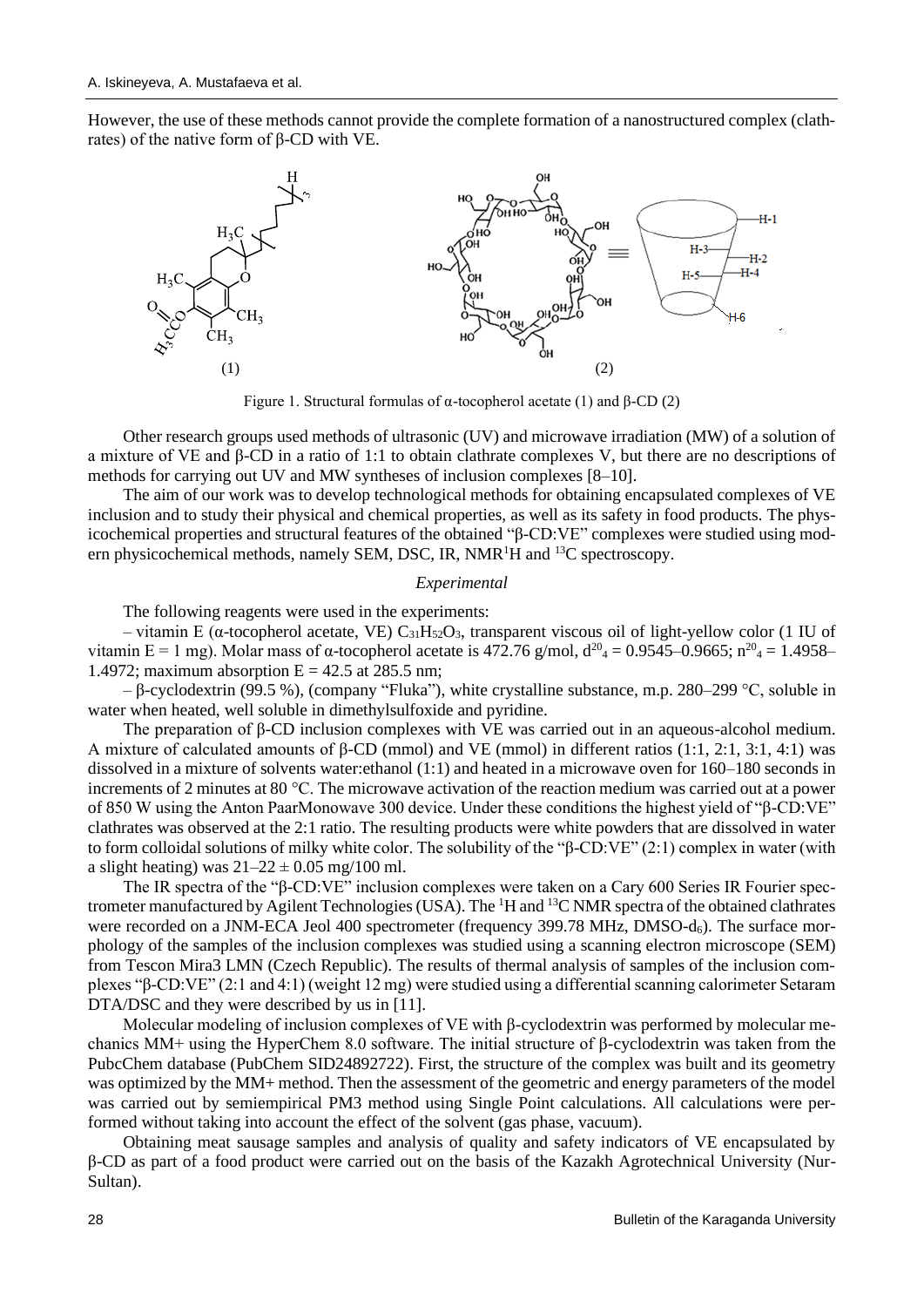#### *Results and Discussion*

*Molecular modeling of complexes of "β-CD:VE" using the HyperChem program. PM3 Calculation method*

Assessment of the geometric parameters of the VE and β*-*cyclodextrin molecules showed the possibility of the inclusion complexes formation between them. The spatial "elongation" of the VE molecule does not exclude the possibility of the formation of β-CD: VE complexes with stoichiometry as 1:1, 1:2, 1:3 and 1:4.

Molecular modeling of "β-CD:VE" inclusion complexes in various ratios was performed. Structures of optimized complexes are shown in Figures 2–4.



Figure 2. Molecular models of the VE complex with β-CD

It can be seen from the data presented in Figure 2 that the formation of two types of inclusion complex is possible as a result of the 1:1 interaction of VE with β-cyclodextrin (Fig. 2):

 $-$  Type I — due to the penetration of the chroman ring VE into the cavity of the cyclodextrin;

– Type II — due to the penetration of the isoprenoid side chain VE into the cavity of the cyclodextrin.

Comparison of the total energies of these complexes of two types in Figure 2 showed that the formation of the inclusion complex of α-tocopherol acetate with β-cyclodextrin by Type II at  $ΔE = 49$  kcal/mol is thermodynamically more favorable.

The next step was molecular modeling of the "β-CD:VE" inclusion complexes in the ratios of 1:2 and 1:3. Molecular models of "β-CD:VE" complexes obtained as a result of geometry optimization by molecular mechanics in ratios 1:2 and 1:3 are shown in Figure 3.



Figure 3. Molecular model of the "β-CD:VE" complex in the ratios of 1:2 (a) and 1:3 (b)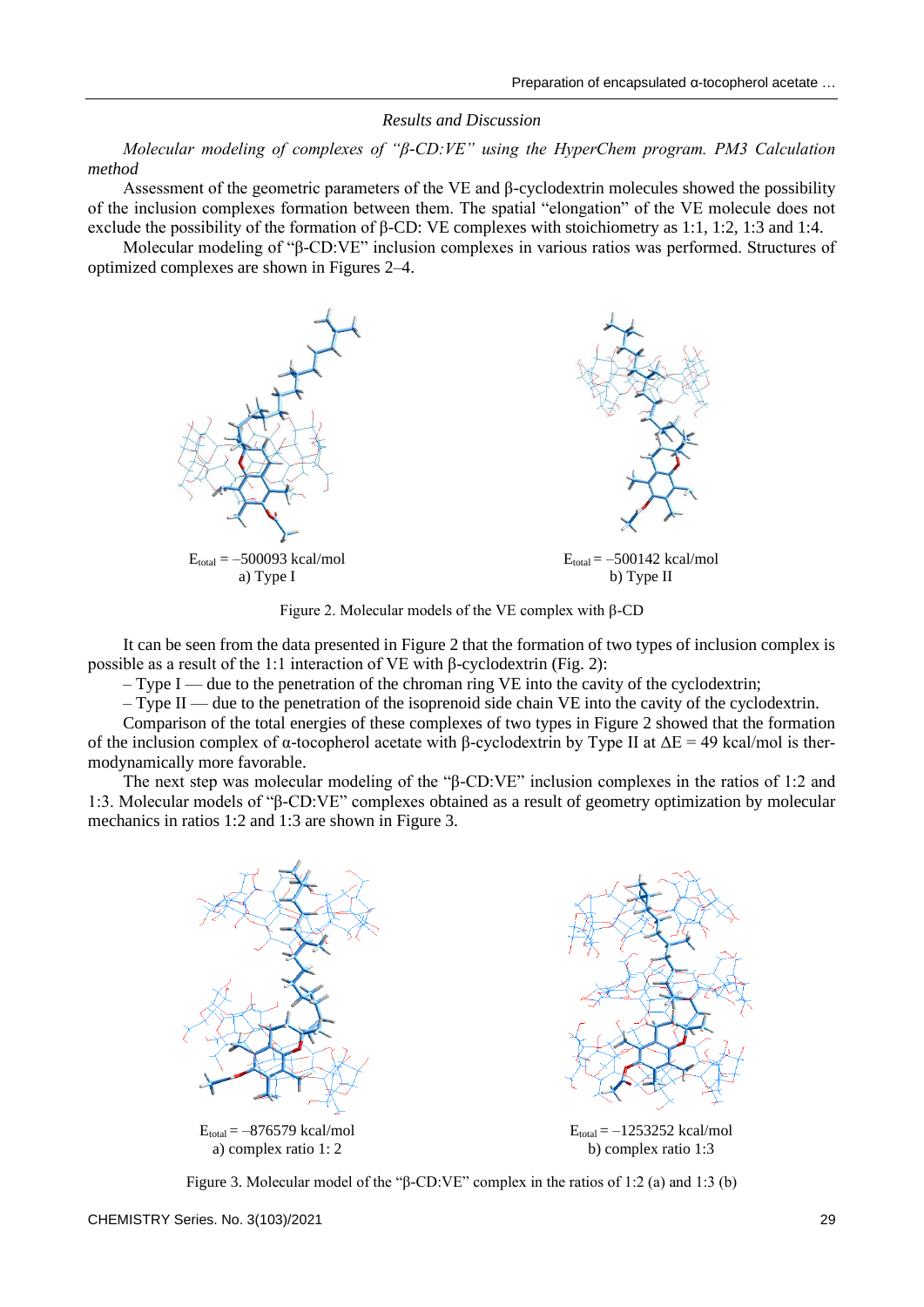It can be seen from the molecular models shown in Figure 3 that complexation with two molecules of cyclodextrin does not cause noticeable deformation of the cyclodextrin ring, while complexation with three molecules of cyclodextrin leads to the reversal of some glucoside rings and flattening of the walls of the toroidal cavity, i.e. to conformational deformation.

It was interesting to simulate the inclusion complex of VE acetate with four β-cyclodextrin molecules. As a result of geometry optimization by the MM+ method, a molecular model of the "β-CD:VE" complex in a ratio of 1:4 was obtained (Fig. 4).



Figure 4. Molecular model of the "β-CD:VE" complex in a ratio of 1:4 (E<sub>total</sub> = -1629877 kcal/mol)

The analysis of the geometry showed that the bounds between VE and fourth cyclodextrin ring were weakly. Thus it can be concluded that the complexes of the 1:4 composition are quite unstable compared to the complexes with the ratios of 1:1, 1:2 and 1:3.

### *Study of the morphology of "β-CD:VE" clathrate inclusion complexes*

The morphology of the β-CD particles and the "β-CD:VE" inclusion complexes were analyzed using a scanning electron microscope (SEM). Figure 5 shows scanned electronic micrographs of the "β-CD:VE" inclusion complex (2:1). The studied samples of clathrates were sprayed with a conductive layer of carbon. The images were obtained at accelerating voltages of 3 and 7 kV. The magnification in the panels  $(a-d)$  is from 931 to 7560 $\times$ .

The images of the samples (a, b) show the layered structure of β-cyclodextrin, and the samples (c, d) "β-CD:E" (2:1) show a change in the morphology and shape of the crystals (there is a state of crystallization of the raw material, the layered structure is not visible, the shape of the crystals is different, the crystal forms are covered with a film [12–14].

### *IR and <sup>1</sup>H NMR spectroscopic investigation of the "β-CD:VE" complex*

Figure 6 shows the IR spectra of β-CD (a, b) in the free state and in the form of clathrate. The peaks of the carbonyl C=O and aromatic CH groups are clearly visible at 1763 and 2947 cm<sup>-1</sup>, respectively, in the VE Fourier-IR spectrum. There are fluctuations in the carbon skeleton (C-C bonds) in the region of 1211 cm<sup>-1</sup>. A comparison of the IR spectra of free β-CD (Fig. 6*a*, *b*) and the "β-CD: VE" clathrate (Fig. 6*c*, *d*) shows a slight blurring in the appearance of the characteristic absorption bands of the functional groups of the β-CD molecule, which indicates the absence of covalent interactions between VE and the internal functional groups of the β-CD torus.

However, some characteristic absorption peaks of the C-H, NH, and C-O bonds of the β-CD molecule in the complex have offsets, namely from 3387, 2924, 1651, and 1423 cm<sup>-1</sup> to 3410, 2929, 1655, and 1469 cm<sup>-1</sup>, respectively. It should also be noted that a characteristic peak of the carbonyl C=O-group in VE appears in the IR spectrum of the clathrate complex (Fig.  $6c$ ) at 1759 cm<sup>-1</sup>. This may mean that VE molecules enter the inner torus of β-CD with their side alicyclic chain. These data indicate a change in the structural framework of the internal torus of the "host" (β-CD) in favor of the formation of the "β-CD:VE" inclusion complex (Fig. 7)  $[8-10]$ .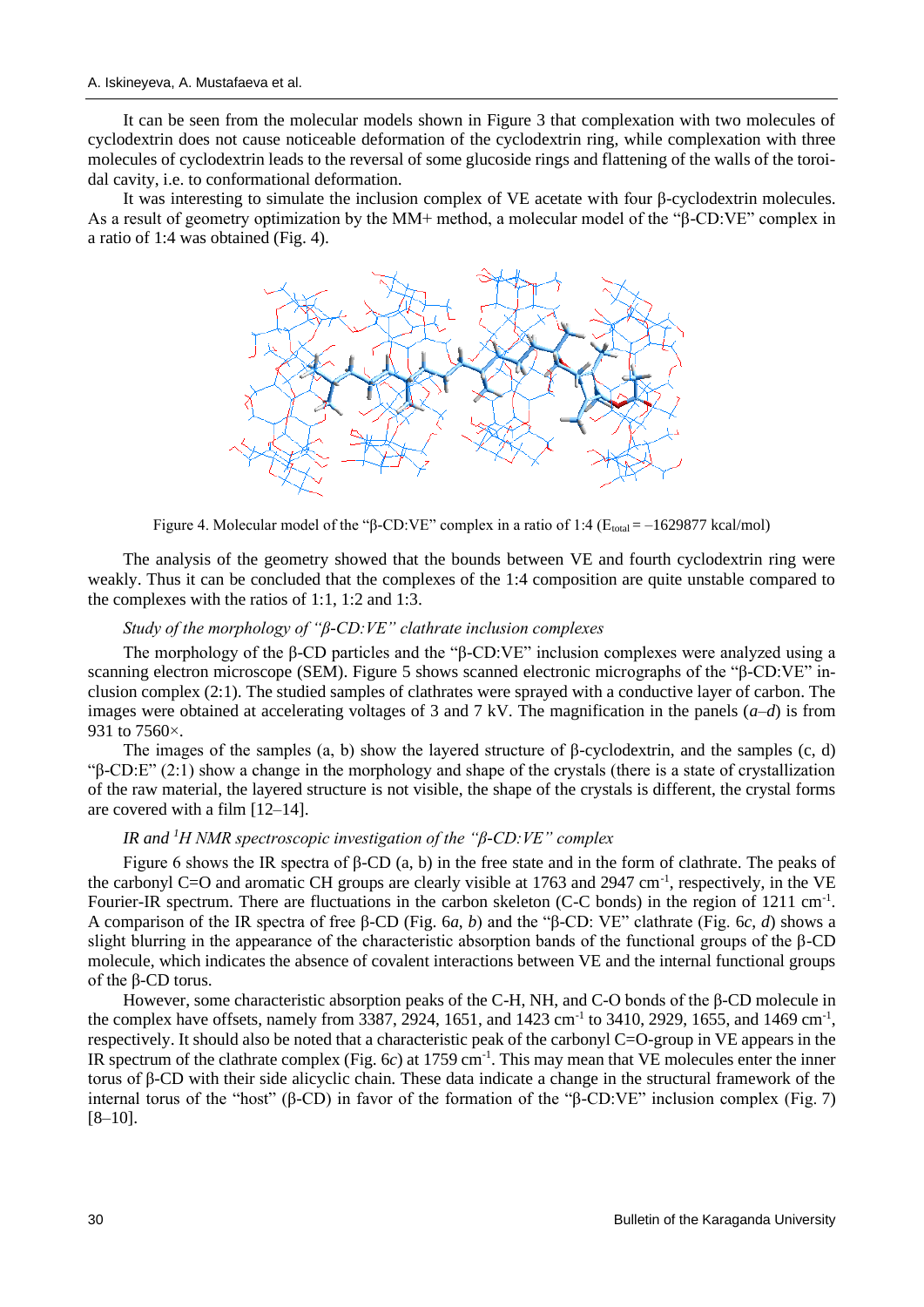

Figure 5. Scanned electron micrographs of β-CD (a, b) and the "β-CD:VE" inclusion complex (2:1) (c, d) at various magnifications



Figure 6. IR-Fourier spectra of VE (a), β-CD (b) and the "β-CD:VE" clathrate complex (KBr) (c)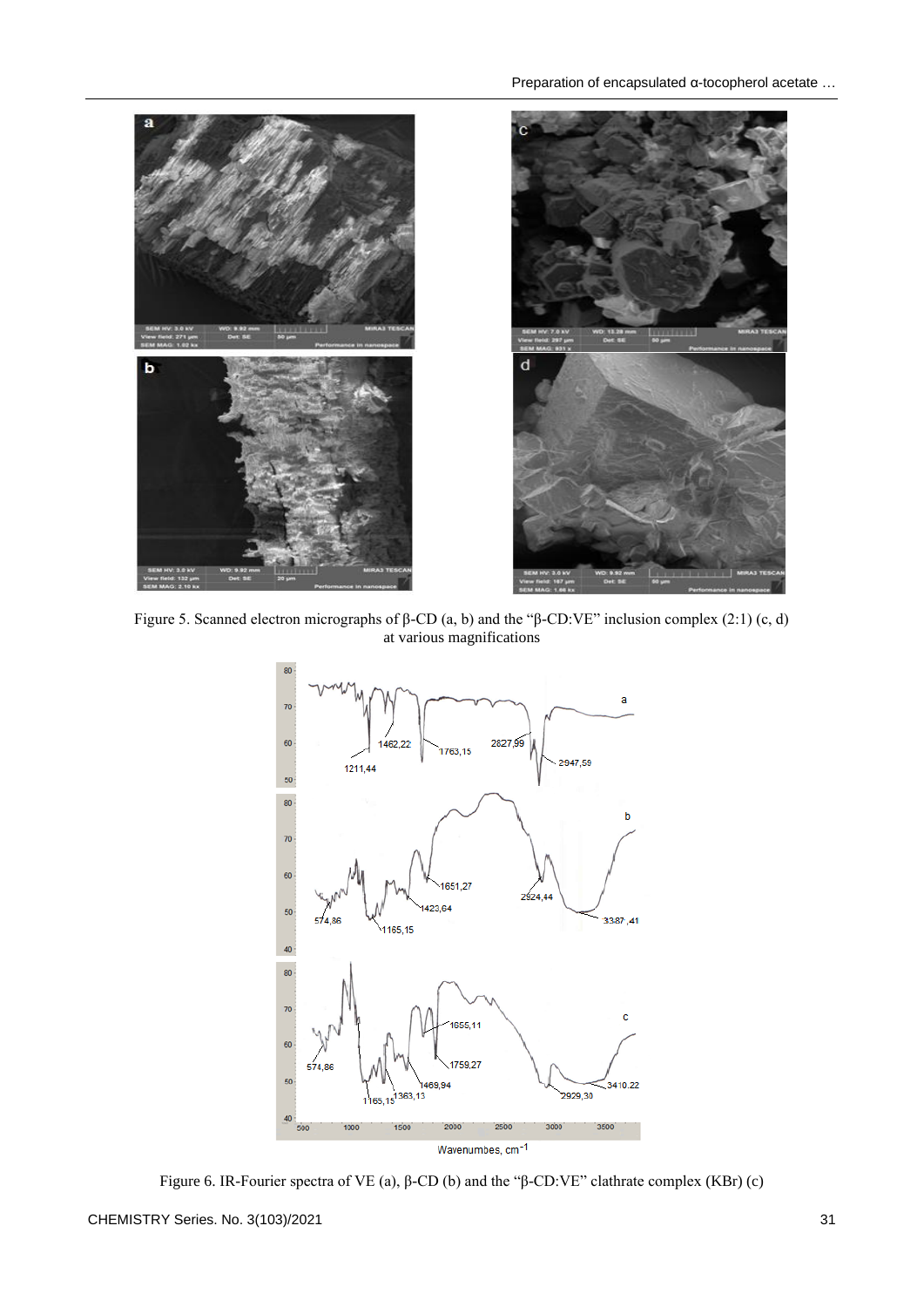

Figure 7. Scheme of the "β-CD:VE" complex formation

The formation of internal and external protons can be distinguished using the NMR spectra of CD and its clathrate complexes. Formation of a substrate complex with CD displaces the proton signals of the initial CD in the NMR spectrum [14]. During the formation of the inner complex shifts of the third and fifth protons are observed, and during the formation of the outer complex shifts of the second and fours protons are observed. One can judge about the formation of internal or external complexes, respectively, according to the magnitude of the chemical shifts of internal or external protons of β-CD.

The shift of the <sup>1</sup>H and <sup>13</sup>C nuclei ( $\pm \Delta \delta$ ) signals both in the region of weak and strong fields (Table 1) have been observed in the "β-CD:VE" complexes [14, 15].

The study of the <sup>1</sup>H (a) and <sup>13</sup>C (b) β-CD NMR spectra in the free and bound state in the form of the "β-CD:VE" clathrate (Table 1) revealed the biases of all the signals of the  ${}^{1}H$  and  ${}^{13}C$  nuclei of the "host" molecule  $(\pm \Delta \delta)$  both in the area of weak and strong fields (Table 1). This fact confirms the non-valent binding to the "guest" molecule. In the "β-CD:VE" <sup>1</sup>H NMR spectrum, the greatest difference in the values of the chemical shift is characteristic for the intra-atmospheric H-3 protons ( $\Delta\delta$  = –0.05 ppm), on the basis of which it can be concluded that an internal (inclusive) complex is formed in the clathrate [9, 15, 16]. In the case of the carbon spectrum there is a less significant difference in the change in chemical shifts, which ranges from – 0.01 to 0.01 ppm.

Table 1

| Atom no. | The value of $\delta_0$<br>in the free state, ppm |                      | Value of $\delta$<br>as part of the complex, ppm |                  | Changing the chemical shift,<br>$\Delta \delta = \delta - \delta_0$ , ppm |                  |
|----------|---------------------------------------------------|----------------------|--------------------------------------------------|------------------|---------------------------------------------------------------------------|------------------|
|          | $\delta_0({}^1H)$                                 | $\delta_0{}^{(13)}C$ | $\delta({}^{1}H)$                                | $\delta^{(13)}C$ | $\delta({}^1H)$                                                           | $\Delta^{(13)}C$ |
| $H-1$    | 4,77                                              | 102,43               | 4,78                                             | 102,44           | 0,01                                                                      | 0,01             |
| $H-2$    | 3,59                                              | 73,54                | 3,57                                             | 73,55            | $-0,02$                                                                   | 0,01             |
| $H-3$    | 3,55                                              | 72,52                | 3,50                                             | 72,53            | $-0,05$                                                                   | 0,01             |
| $H-4$    | 3,45                                              | 82,00                | 3,44                                             | 82,00            | $-0,01$                                                                   | 0,00             |
| $H-5$    | 3,32                                              | 72,87                | 3,30                                             | 72,88            | $-0,02$                                                                   | 0,01             |
| $H-6$    | 3,60                                              | 60,40                | 3,58                                             | 60,39            | $-0,02$                                                                   | $-0,01$          |

**Chemical shifts of <sup>1</sup>H and <sup>13</sup>C NMR of β-cyclodextrin in the free state and in the "β-CD:VE" inclusion complex**

### *Study of the effect of the "β-CD:VE" clathrate complex on some biological properties of a food product*

Testing of the proposed solutions with an assessment of the quality and safety indicators of VE encapsulated with *β*-cyclodextrin in the food product was performed. Sausages made from lamb (70 %) and turkey (20 %) were selected as a food model. The basic product for the development of recipes was the Lamb sausage produced according to the GOST 16351-86 (production date 20.09.2020). Organoleptic evaluation of semismoked sausages with the "β-CD: VE" clathrate complex was carried out on a 9-point scale according to the GOST 9959-91 "Meat products".

General conditions for organoleptic evaluation. The moisture content was determined according to the GOST 9793-74 by drying the suspension to a constant mass (at 105±3 °C). Physico-chemical and microbiological characteristics of meat product samples with encapsulated vitamin complex "β-CD:VE" were determined in the testing laboratory of "Nuritest" LLP (Almaty, certificate of accreditation KZ.N.02.0043 dated February 08, 2020).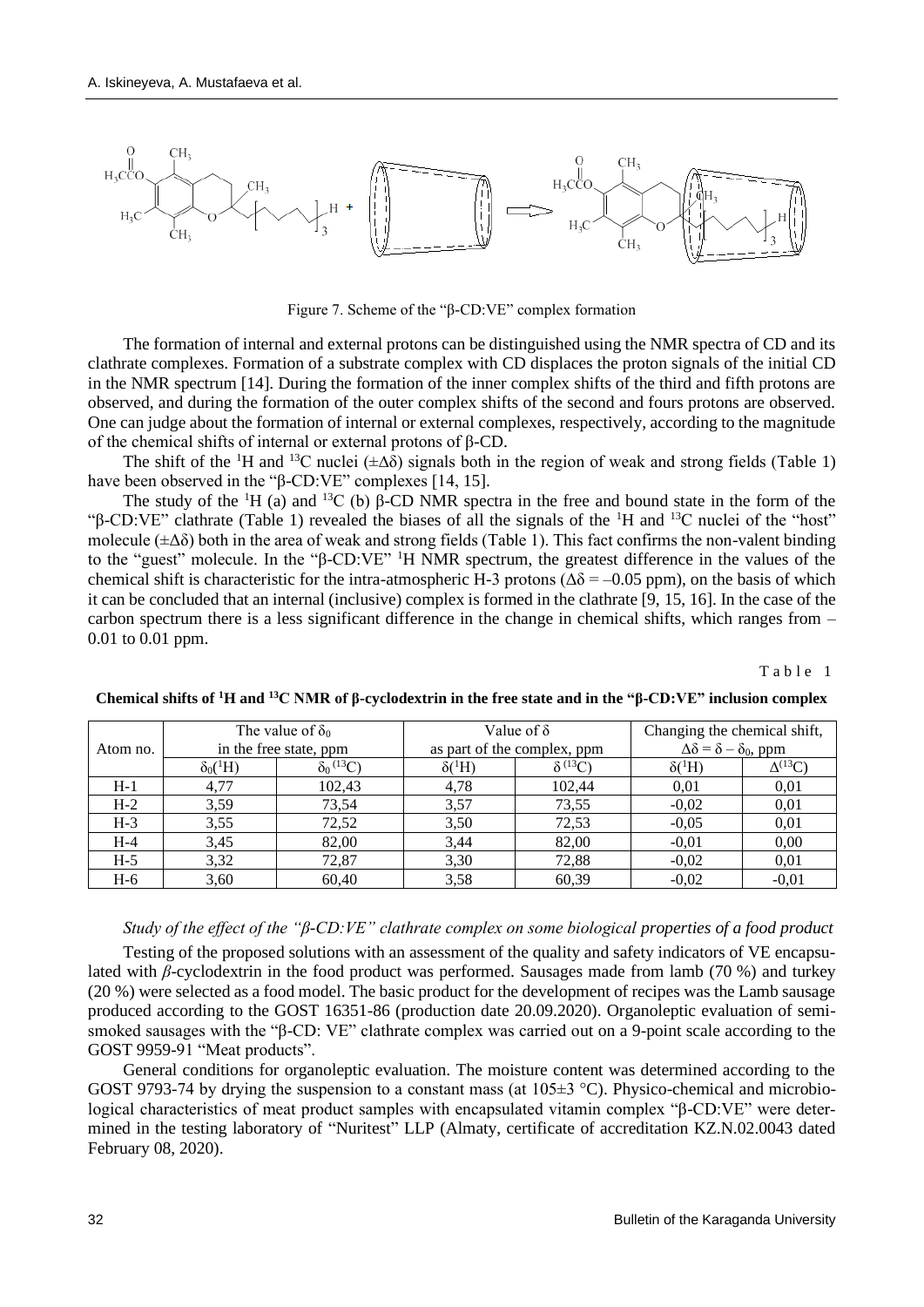Organoleptic evaluation of the meat sausages demonstrated that the products with the vitamin complex "β-CD:VE" have been characterized by a delicate meat smell, a juicy and tender consistency, and a light brown color. The microbiological parameters of the semi-finished product prototypes meet the requirements of the regulatory documentation according to the results presented in Table 2.

Table 2

| Name of indicators                                       | Permissible<br>norms for<br>regulatory<br>documents | Actually<br>received | Designation of regulatory<br>documentation for test methods |
|----------------------------------------------------------|-----------------------------------------------------|----------------------|-------------------------------------------------------------|
| <b>Microbiological studies:</b>                          |                                                     |                      |                                                             |
| Pathogenic microorganisms, including Salmonella, in 25 g | Not allowed                                         | Not detected         | GOST 31659-2012                                             |
| L. monocytogenes, в 25 г                                 | Not allowed                                         | Not detected         | GOST 32031-2012                                             |
| BGKP (coliforms), in $25 g$                              | Not allowed                                         | Not detected         | GOST 9958-81                                                |
| Staphylococcus aureus, в 1 г.                            | Not allowed                                         | Not detected         | GOST 9958-81                                                |
| Sulfite-reducing clostridium, in 0.1 g                   | Not allowed                                         | Not detected         | GOST 9958-81                                                |
| Physical and chemical properties:                        |                                                     |                      |                                                             |
| Peroxidenumber, mmol (1/2) / kg                          |                                                     | $3.48\pm0.35$        | State Standard (GOST) R 51487-99                            |
| Nutritional value, g/100 g:                              |                                                     |                      |                                                             |
| Proteins                                                 |                                                     | $21.64 \pm 0.02$     | 25011-81                                                    |
| Fats                                                     |                                                     | $25.95 \pm 0.03$     | GOST 23042-86                                               |
| Carbohydrates                                            |                                                     | $0.98 \pm 0.05$      | I.M. Skurichin, No.1, 1987                                  |
| Moisture content                                         |                                                     | $49.18 \pm 0.24$     | GOST 9793-74                                                |
| Ash                                                      | $\equiv$                                            | $2.25 \pm 0.02$      | GOST 15113-8-77                                             |
| Energy value, kcal/kJ/100g                               |                                                     | 324/1355             | I.M. Skurichin, No.1, 1987                                  |
| Vitamins, mg/100g:                                       |                                                     |                      |                                                             |
| Vitamin E                                                |                                                     | $11.28 \pm 1.13$     | I.M. Skurichin, No.1, 1987                                  |

#### **Physico-chemical and microbiological characteristics of meat sausage products with encapsulated vitamin complex "β-CD:VE"**

#### *Conclusion*

The present study proposed the most optimal method for obtaining inclusion complexes of  $\beta$ -CD with VE. The highest yields of target clathrate inclusion complexes of VE with cyclodextrin were obtained under microwave synthesis conditions. Molecular modeling of inclusion complexes of VE with β-CD in ratios of 1:1, 1:2, 1:3, and 1:4 was performed using the MM+ method. The total energy of the systems under study was estimated based on semiempirical PM3 calculations. The study of <sup>1</sup>H and <sup>13</sup>C NMR spectra of β-CD in a free and bound state in the form of a clathrate "β-CD:VE" made it possible to establish the structural features of supramolecular clathrate complexes of VE. Results of the safety of encapsulated vitamin complex "β-CD:VE" was confirmed by microbiological analysis of a meat product with an encapsulated vitamin complex "β-CD:VE". The microbiological indicators of the meat products correspond to the regulatory documents. The developed scientific approach is of interest for the use of encapsulated vitamins in the production of functional food products.

*The study was performed with the financial support from RK Ministry of education and science committee (grant No. АР08855567).*

#### References

1 Виташевская В.Ю*.* Краткий обзор российского рынка функциональных (обогащенных) продуктов / В.Ю*.* Виташевская // Russian Foods & Drinks Market Magazin. — 2014. —  $\dot{N}$  2. — C. 61–65.

2 Шехирева Д.А. Функциональное питание. Функциональные ингредиенты и пищевые продукты / Д.А. Шехирева // Интернет ресурс. URL: [https://www.bibliofond.ru/view.aspx?](https://www.bibliofond.ru/view.aspx?id=802656) id=802656.

3 Шагина С.А. Создание комплексов включений циклодекстринов на основе бета-специфичной циклодекстринглюканотрансферазы: Автореф. дис. … канд. техн. наук / С.А. Шагина. — М., 2008. — 27 с.

4 Иванова Л.А. Получение комплексов циклодекстринов с биологически активными веществами / Л.А. Иванова, Д.Г. Шипарева, С.А. Скрылева, И.С. Тихонова // Пищевая промышленность. — 2011. — № 10. — С. 67–69.

5 Loftsson T. Self-association of cyclodextrins and cyclodextrin complexes / T. Loftsson, M. Masson, M. Brewster // J. Pharmaceut. Sci. — 2004. — Vol. 93. — P. 1091–1099.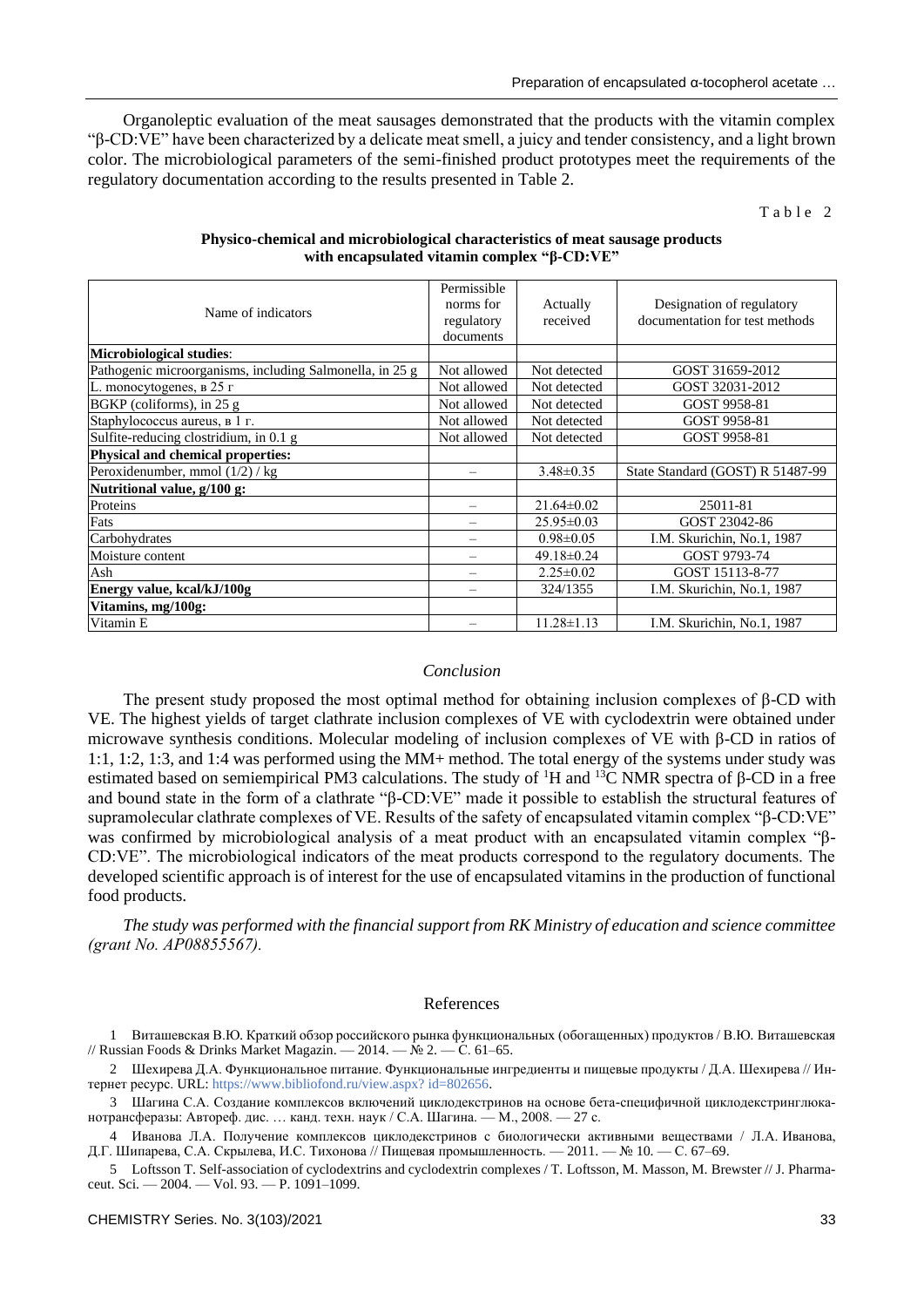6 Novosyolova N. Formation of inclusion complexes of cyclodextrins with oil-soluble vitamins / N. Novosyolova // Materials of XII International Conference "Surface forces". June 29 — July 5, 2002. — Zvenigorod, 2002. — P. 127.

7 Новосёлова Н.В. Циклодекстрины и их комплексы включения с маслорастворимыми витаминами / Н.В. Новосёлова, В.Н. Матвеенко // Наука и образование – 2004: Материалы Междунар. науч.-техн. конф. — Мурманск, 2004. — Ч. 4. — С. 144– 148.

8 Xi Y. pH-Responsive Emulsions with β-Cyclodextrin/VE Assembled Shells for Controlled Delivery of Polyunsaturated Fatty Acids / Y. Xi, Y. Zou, Z.Luo, L. Qi, X. Lu // J. Agric. Food Chem*.* — 2019. — Vol. 67. — P. 11931–11941. <https://doi.org/10.1021/acs.jafc.9b04168>

9 Bao D.C. Preparation of VE microcapsules and its controlled release chracteristics / D.C. Bao, Q.G. Zhang, X.D. Liu, Ma X.J., Q. Yuan. //Acta Physiol. Chim. Sin. — 2004. — Vol. 20(2). — Р. 178–181.

10 JIao F.P. Preparation and spectra properties of inclusion complexes of vitamin E with b-cyclodextrin / F.P.JIao, X.Q. Chen, H.Z. Yu, L. Yang // Journal of Food Processing and Preservation. — 2010. — Vol. 34. — P. 114–124. [https://doi.org/10.1111/j.1745-](https://doi.org/10.1111/j.1745-4549.2008.00327.x) [4549.2008.00327.x](https://doi.org/10.1111/j.1745-4549.2008.00327.x)

11 Burkeyev M. Thermal decomposition of b-cyclodextrin and its inclusion complex with vitamin E / M. Burkeyev, S. Fazylov, R. Bakirova, A.Iskineyeva, A. Sarsenbekova, E. Tazhbaev, S. Davrenbekov // Mendeleev communication. — 2021. — Vol. 31. — P. 76–78.<https://doi.org/10.1016/j.mencom.2021.01.023>

12 Szejtli J. Past, present and future of cyclodextrin research / J. Szejtli // Pure and Applied Chemistry. — 2004. — Vol. 76, No. 10. — P. 1825–1845.

13 Aree T. Crystal structure of β-cyclodextrindimethyl-sulfoxide inclusion complex / T. Aree, N. Chaichit // Carbohydrate Research. — 2002. — Vol. 337. — Р. 2487–2494. [https://doi.org/10.1016/s0008-6215\(02\)00485-8](https://doi.org/10.1016/s0008-6215(02)00485-8)

14 JIao F.P. Preparation and spectra properties of inclusion complexes of vitamin E with b-cyclodextrin / F.P.JIao, X.Q. Chen, H.Z.Yu, L. Yang // Journal of Food Processing and Preservation. — 2010. — Vol. 34. — P. 114–124. [https://doi.org/10.1111/j.1745-](https://doi.org/10.1111/j.1745-4549.2008.00327.x) [4549.2008.00327.x](https://doi.org/10.1111/j.1745-4549.2008.00327.x)

15 Demarco P.V., Thakkar A.L. Cyclohepta-Amylose Inclusion Complexes. A Proton Magnetic Resonance Study / P.V. Demarco,<br>Thakkar // Journal of the Chemical Society D: Chemical Communications. — 1970. — P. 2–4. A.L. Thakkar // Journal of the Chemical Society D: Chemical Communications. [http://dx.doi.org/10.1039/c29700000002.](http://dx.doi.org/10.1039/c29700000002)

16 Bakirova R. Obtaining and Investigation of the beta-CyclodextrinInclution Complex with Vitamin D-3 Oil Solution / R. Bakirova, A. Nukhuly, A. Iskineyeva, S. Fazylov, M. Burkeev, A.Mustafaeva, E. Minaeva, A. Sarsenbekova // Scientifica. — 2020. — Vol. 2020. — P. 1–8. — ID6148939[. https://doi.org/10.1155/2020/6148939](https://doi.org/10.1155/2020/6148939)

A. Искинеева, A. Мұстафаева, Г. Замаратская, С. Фазылов, И.А. Пустолайкина, О.А. Нүркенов, A. Сарсенбекова, Т. Сейлханов, Р. Бәкірова

## **Қапталған α-токоферол ацетатының алынуы және оның физикалық-химиялық пен биологиялық қасиеттерін зерттеу**

Мақалада суда еритін олигосахаридті (циклодекстринді) қолдана отырып, сырты қапталған Е дәруменін алу бойынша зерттеу нәтижелері талқыланған. α-Токоферол ацетатын β-циклодекстринмен қапталған кешенін алу сулы-спиртті ортада тұнбаға бірге түсіру және микротолқынды өңдеу технологиясын қолдана отырып алынған. Е витамині циклодекстринмен кешенді қосылысының ең жоғары шығымы микротолқынды өңдеу жағдайында алынды. ММ+ әдістемесімен α-токоферол ацетатының β-циклодекстринмен 1:1, 1:2, 1:3 және 1:4 қатынастағы комплексті кешендерінің молекулярлы үлгіленулері орындалды. РМ полуэмперикалық РМ3 есептеулері арқылы зерттелуші жүйелердің толық энергиясы реакциялық сұйық ортаның әсерінсіз бағаланды. Олигосахаридпен α-токоферол ацетатының клатраттық кешенінің құрылымын зерттеу бойынша деректер келтірілген. Алынған клатрат кешенінің беткі морфологиясы сканерлеуші электронды микроскоптың көмегімен сипатталған. Қосылу кешенінің құрылыстары ИҚ-Фурье және ЯМР <sup>1</sup>Н және <sup>13</sup>С спектроскопия деректерімен сипатталады. β-Циклодекстриннің жекелік және клатартты комплекс түріндегі ЯМР <sup>1</sup>Н и ЯМР <sup>13</sup>С спектрлерін талдау молекулалардағы <sup>1</sup>Н және<sup>13</sup>С ядроларының әлсіз және күшті өріс жақтарға жылжуларын ( $\pm \Delta \delta$ ) анықтауға мүмкіншілік жасады. Тәжірибелердің нәтижелері α-токоферол ацетатын β-циклодекстринмен әртүрлі арақатынаста қосу кешенінің қалыптасуын растады. Инкапсуланған α-токоферол ацетатының тағамдық ет өнімдерінің қауіпсіздігіне әсерін зерттеу бойынша деректер келтірілген.

*Кілт сөздер*: α-токоферола ацетат, циклодекстрин, олигосахаридтер, Е витамині, крахмал, қосылу кешені, ЯМР спектроскопиясы, клатрат.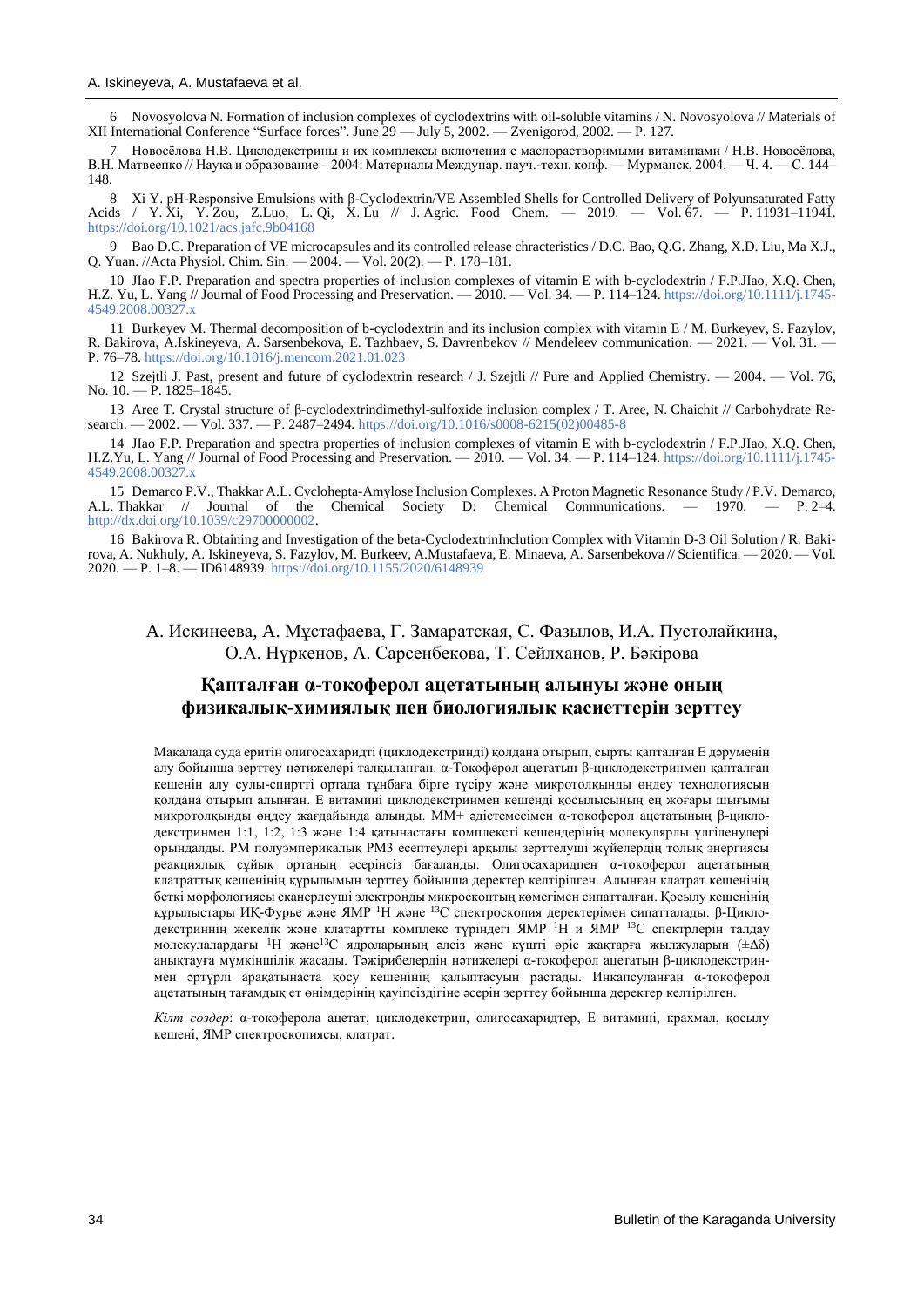A. Искинеева, A. Мустафаева, Г. Замаратская, С. Фазылов, И.А. Пустолайкина, О.А. Нуркенов, A. Сарсенбекова, Т. Сейлханов, Р. Бакирова

# **Получение инкапсулированного ацетата α-токоферола и исследование его физико-химических и биологических свойств**

В статье обсуждены результаты исследования по получению инкапсулированного витамина Е с использованием водорастворимого олигосахарида (циклодекстрина). Получение комплексов включения β-ЦД с α-токоферолом осуществлено в водно-спиртовой среде методами соосаждения и микроволновой активации. Наиболее высокие выходы целевых клатратных комплексов включения витамина Е с циклодекстрином были получены в условиях микроволнового синтеза. Выполнено молекулярное моделирование комплексов включения  $\alpha$ -токоферола ацетата с  $\beta$ -циклодекстринами в соотношениях 1:1, 1:2, 1:3 и 1:4 с помощью метода ММ+. На основании полуэмпирических РМ3 расчетов без учета влияния среды выполнена оценка полной энергии исследуемых систем. Приведены данные по изучению структуры клатратного комплекса ацетата α-токоферола с β-циклодекстрином. Морфология поверхности полученного клатратного комплекса «гость–хозяин» описана с помощью сканирующего электронного микроскопа. Спектральные свойства комплекса включения охарактеризованы данными ИК-Фурье и ЯМР <sup>1</sup>Н и <sup>13</sup>С спектроскопии. Изучение спектров ЯМР <sup>1</sup>Н и ЯМР <sup>13</sup>С β-СD в свободном состоянии и связанном в форме клатрата «β-СD:VE» позволило выявить смещения сигналов ядер (±∆δ) <sup>1</sup>Н и <sup>13</sup>С молекулы «хозяина» как в область слабых, так и сильных полей. Результаты экспериментов подтвердили возможность образования комплексов включения ацетата α-токоферола с β-циклодекстрином при различных соотношениях. Приведены данные по изучению влияния инкапсулированного α-токоферола ацетата на безопасность пищевых мясных продуктов.

*Ключевые слова*: α-токоферола ацетат, циклодекстрин, олигосахариды, витамин Е, крахмал, комплексы включения, ЯМР-спектроскопия, клатрат.

### References

1 Vitashevskaya, B.U. (2014). Kratkii obzor rossiiskogo rynka (obogashennykh) produktov [Brief overview of the Russian market of functional (enriched) products]. *Russian Foods & Drinks Market Magazin*, *2*, 61–65 [in Russian].

2 Shekhirova, D.A. Funktsionalnoe pitanie. Funktsionalnye ingredienty i pishchevye produkty [Functional nutrition. Functional ingredients and food products]. Retrieved from: [https://www.bibliofond.ru/view.aspx?](https://www.bibliofond.ru/view.aspx?id=802656) id=802656 [in Russian].

3 Shagina, S.A. (2008). Sozdanie kompleksov vklucheniia tsiklodekstrinov na osnove beta-spetsifichnoi tsiklodekstrintransferazy [Creation of complexes of cyclodextrin inclusions based on beta-specific cyclodextringlucanotransferase]. *Candidate's thesis.* Moscow [in Russian].

4 Ivanova, L.A. (2011). Polushenie kompleksov s biologicheski aktivnymi veshchestvami [Preparation of complexes of cyclodextrins with biologically active substances]. *Pishchevaia promyshlennost — Food industry, 10*, 67–69 [in Russian].

5 Loftsson T., Masson M., & Brewster, M. (2004). Self-association of cyclodextrins and cyclodextrin complexes. *J. Pharmaceut. Sci*., *93,* 1091–1099.

6 Novosyolova, N. (2002). Formation of inclusion complexes of cyclodextrins with oil-soluble vitamins. Proceedings from Surface forces: *XII International Conference* (June 29 — July 5). Zvenigorod.

7 Novosyolova, N., & Matveenko, V.N. (2004). Tsiklodekstriny i ikh kompleksy vkliucheniia s maslorastvorimymi vitaminami [Cyclodextrins and their inclusion complexes with oil-soluble vitamins]. Proceedings from Science and Education – 2004: *International Scientific and Technical Conference*. (Pt. 4, p. 144–148). Murmansk [in Russian].

8 Xi, Y., Zou, Y., Luo, Z., Qi, L., & Lu, X. (2019). pH-Responsive Emulsions with β-Cyclodextrin/VE Assembled Shells for Delivery of Polyunsaturated Fatty Acids. *J. Agric. Food Chem.*, 67, 11931–11941. [https://doi.org/10.1021/acs.jafc.9b04168.](https://doi.org/10.1021/acs.jafc.9b04168)

9 Bao, D.C., Zhang, Q.G., Liu, X.D., Ma, X.J., & Yuan, Q. (2004). Preparation of VE microcapsules and its controlled release chracteristics. *Acta Physiol. Chim. Sin*., *20(2)*, 178–181.

10 JIao, F.P., Chen, X.Q., Yu, H.Z., & Yang, L. (2010). Preparation and spectra properties of inclusion complexes of vitamin E with b-cyclodextrin. *Journal of Food Processing and Preservation, 34,* 114–124[. https://doi.org/10.1111/j.1745-4549.2008.00327.x.](https://doi.org/10.1111/j.1745-4549.2008.00327.x)

11 Burkeyev, M., Fazylov, S., Bakirova, R., Iskineyeva, A., Sarsenbekova, A., Tazhbaev, E., & Davrenbekov, S. (2021). Thermal decomposition of b-cyclodextrin and its inclusion complex with vitamin E. *Mendeleev communication, 31,* 76–78. [https://doi.org/10.1016/j.mencom.2021.01.023.](https://doi.org/10.1016/j.mencom.2021.01.023)

12 Szejtli, J. (2004). Past, present and future of cyclodextrin research. *Pure and Applied Chemistry, 76, 10*, 1825–1845.

13 Aree, T., & Chaichit, N. (2002). Crystal structure of β-cyclodextrindimethyl-sulfoxide inclusion complex. *Carbohydrate Research, 337*, 2487–2494[. https://doi.org/10.1016/s0008-6215\(02\)00485-8.](https://doi.org/10.1016/s0008-6215(02)00485-8)

14 JIao, F.P., Chen, X.Q., Yu, H.Z., & Yang, L. (2010). Preparation and spectra properties of inclusion complexes of vitamin E with b-cyclodextrin. *Journal of Food Processing and Preservation*, 34, 114–124[. https://doi.org/10.1111/j.1745-4549.2008.00327.x.](https://doi.org/10.1111/j.1745-4549.2008.00327.x)

15 Demarco, P.V., Thakkar, A.L. (1970). Cyclohepta-Amylose Inclusion Complexes. A Proton Magnetic Resonance Study. *Journal of the Chemical Society D: Chemical Communications,* 2-4. [https://doi.org/10.1039/c29700000002.](https://doi.org/10.1039/c29700000002)